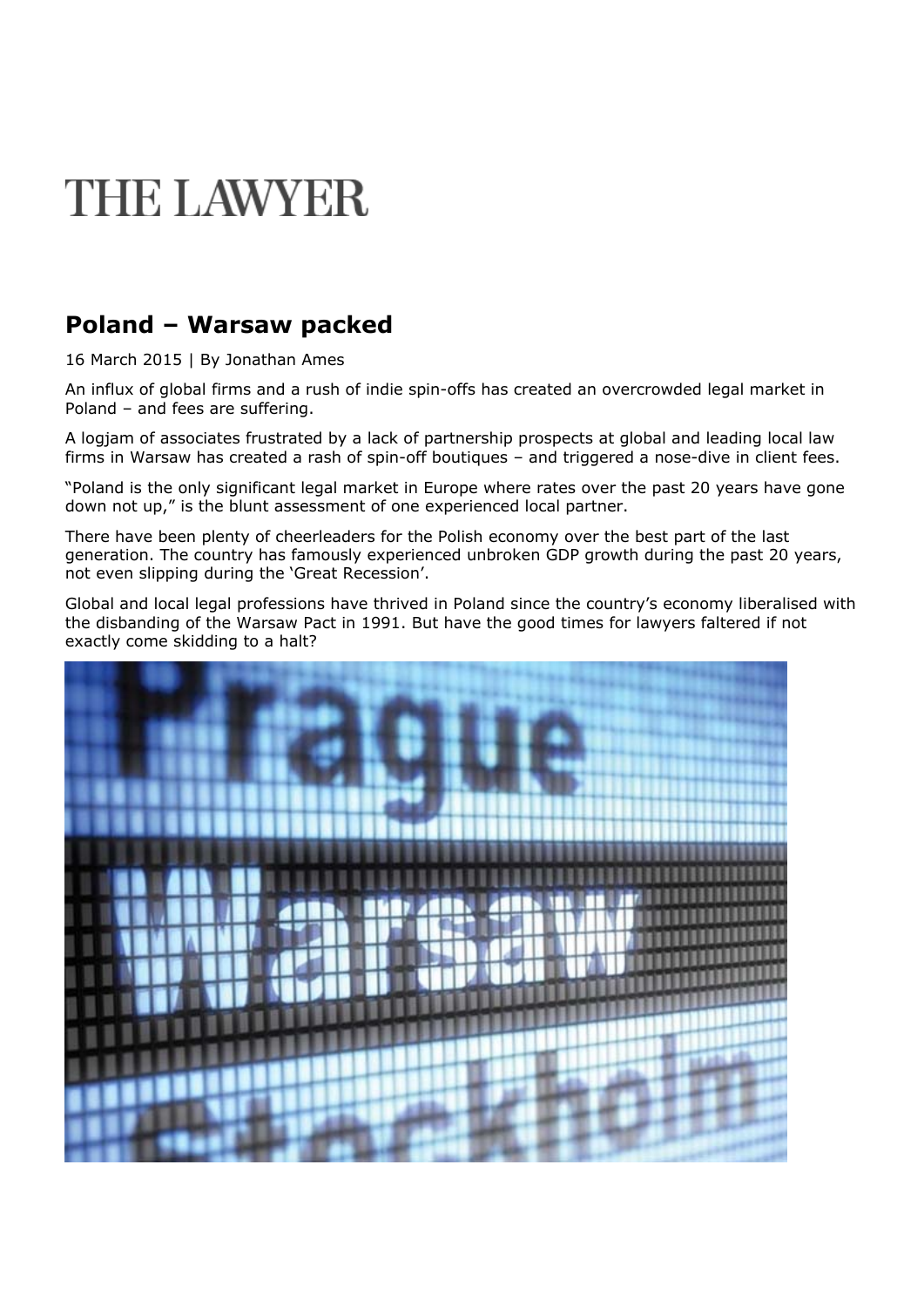### **Key figures:** Poland



Source: World Bank, Central Statistical Office

#### **Cramped and cut-throat**

"Competition has become fierce," over the past 18 months or so, reports **Wardyński & Partners** founder Tomasz Wardyński. "There are many law firms that are dumping prices," he adds, pointing an accusatory finger at the larger international practices in Warsaw.

"The market is very crowded," agrees **Domański Zakrzewski Palinka** (DZP) managing partner Krzysztof Zakrzewski, "and year by year it's getting increasingly competitive at the top end."

Zakrzewski points out that Warsaw has been by far the most popular destination for global firms planting flags in Central and Eastern Europe, with up to 30 of varying sizes understood to be in the capital. Global law firms still dominate the top end of the market in areas such as project finance.

But, says Zakrzewski, while the country's economy continues to perform reasonably well – 2015 growth is forecast at around 3 per cent – "in terms of large transactions that would be of interest to the large global firms, there are now maybe two or three annually".

Wardyński supports that view.

"A general decline in business started two years ago," he says, attributing the slip to foreign investors shifting their focus to Asia and Latin America.

Which goes to explain, says his DZP counterpart, why the steady flow of foreign law firms to Warsaw has dried up. "The view is that the market is too competitive and too small."

#### **Trend for spin-offs**

However, that doesn't mean there have been no new law firms in Warsaw's commercial sphere. Quite the contrary – there has been a recent flourishing of spin-off practices, mostly borne out of the offices of global players.

The trend is for small groups of three or four partners or senior associates to cut the apron strings and head out on their own.

"They've been well trained by their international law firms," explains Zakrzewski. "Now they are launching boutique practices and are being very competitive on price."

There are several motivating factors for this. First, local corporate clients – fed up with what they perceive to be big law firm rates – are encouraging them. While global firms may be low-balling on fees in some instances, their general scales are still seen as high for local business tastes.

"Local management of the offices of global firms in Warsaw are not afforded decision-making powers in relation to fee levels, while the head offices of those firms are not keen on generally lowering rates," explains Wardyński.